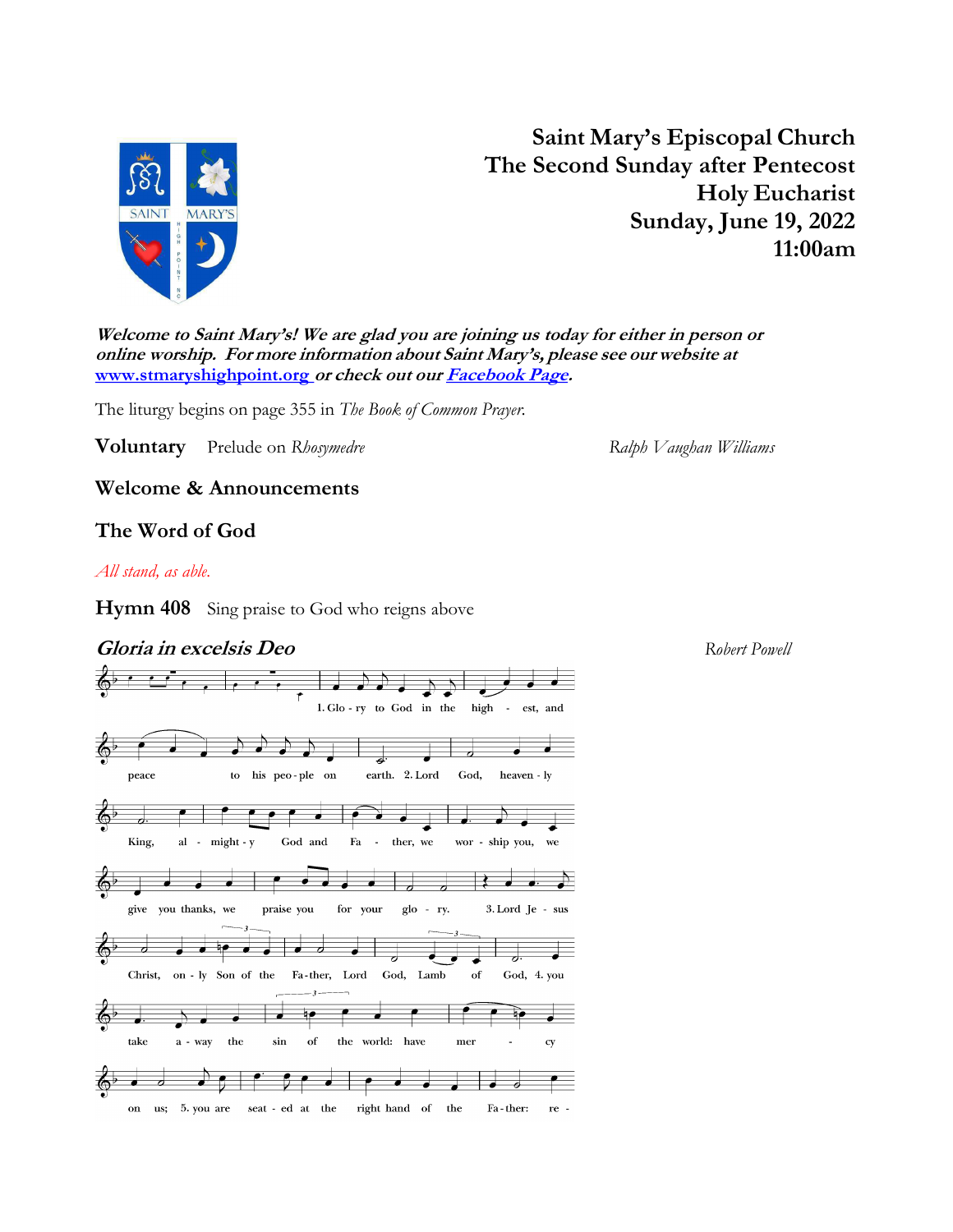

| Celebrant | The Lord be with you. |
|-----------|-----------------------|
| People    | And also with you.    |
| Celebrant | Let us pray.          |

O Lord, make us have perpetual love and reverence for your holy Name, for you never fail to help and govern those whom you have set upon the sure foundation of your loving-kindness; through Jesus Christ our Lord, who lives and reigns with you and the Holy Spirit, one God, for ever and ever. Amen.

Children may depart for Children's Chapel.

**The Lessons** *All are seated.* 

# A reading from the book of Isaiah 65:1-9

I was ready to be sought out by those who did not ask, to be found by those who did not seek me. I said, "Here I am, here I am," to a nation that did not call on my name.

I held out my hands all day long to a rebellious people, who walk in a way that is not good, following their own devices; a people who provoke me to my face continually, sacrificing in gardens and offering incense on bricks; who sit inside tombs, and spend the night in secret places; who eat swine's flesh, with broth of abominable things in their vessels; who say, "Keep to yourself, do not come near me, for I am too holy for you."

These are a smoke in my nostrils, a fire that burns all day long. See, it is written before me: I will not keep silent, but I will repay; I will indeed repay into their laps their iniquities and their ancestors' iniquities together, says the LORD; because they offered incense on the mountains and reviled me on the hills, I will measure into their laps full payment for their actions.

Thus says the LORD:

As the wine is found in the cluster, and they say, "Do not destroy it, for there is a blessing in it," so I will do for my servants' sake, and not destroy them all. I will bring forth descendants from Jacob, and from Judah inheritors of my mountains; my chosen shall inherit it, and my servants shall settle there.

Reader The Word of the Lord. People Thanks be to God.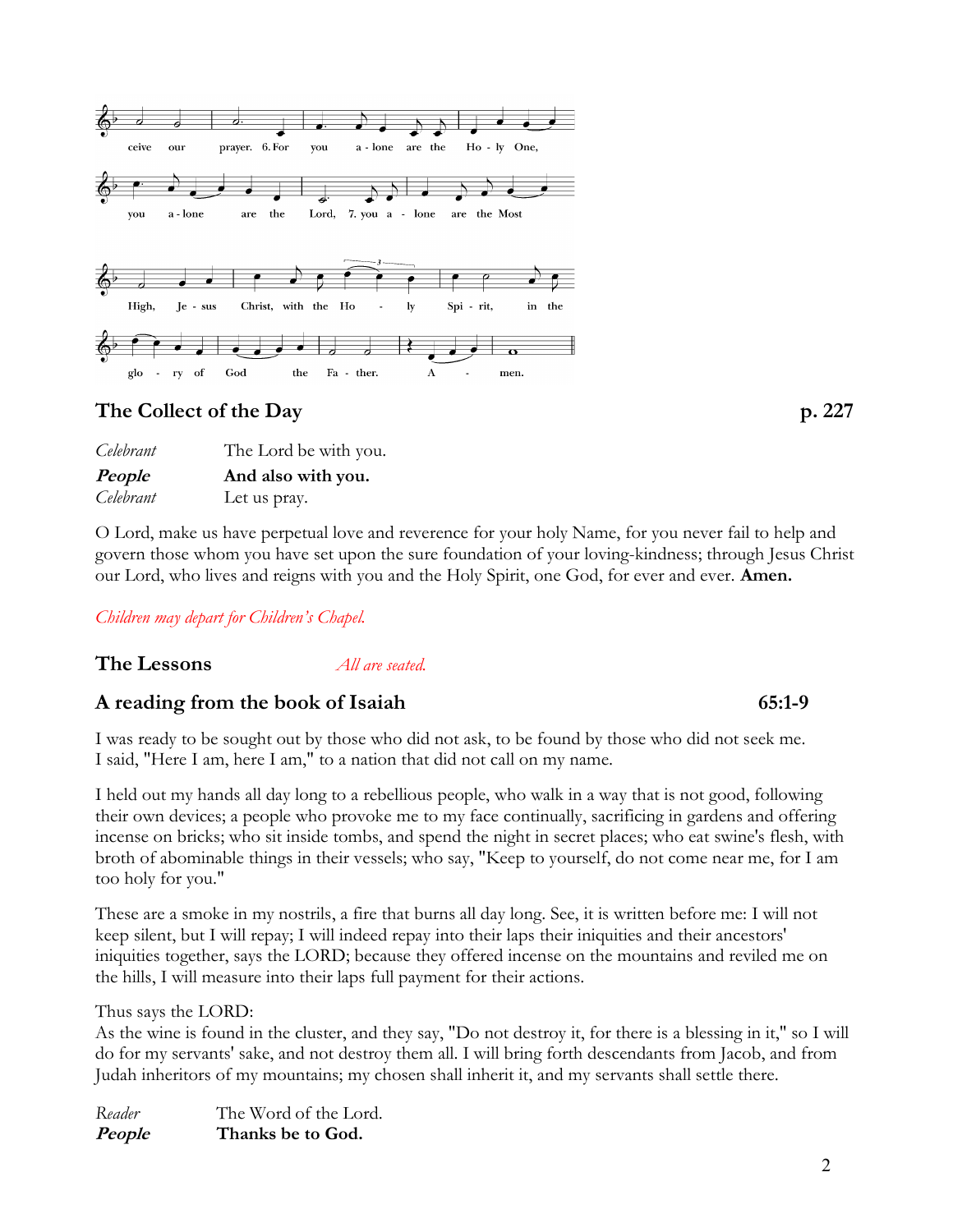**Psalm 22:18-27** Deus, Deus meus Chant: Kellow Pye

The choir sings the refrain, and then all repeat.



All sing the refrain.

# A Reading from the Letter of Paul to the Galatians 3:23-29

Now before faith came, we were imprisoned and guarded under the law until faith would be revealed. Therefore the law was our disciplinarian until Christ came, so that we might be justified by faith. But now that faith has come, we are no longer subject to a disciplinarian, for in Christ Jesus you are all children of God through faith. As many of you as were baptized into Christ have clothed yourselves with Christ. There is no longer Jew or Greek, there is no longer slave or free, there is no longer male and female; for all of you are one in Christ Jesus. And if you belong to Christ, then you are Abraham's offspring, heirs according to the promise.

Reader The Word of the Lord. People Thanks be to God.

Hymn 529 In Christ there is no East or West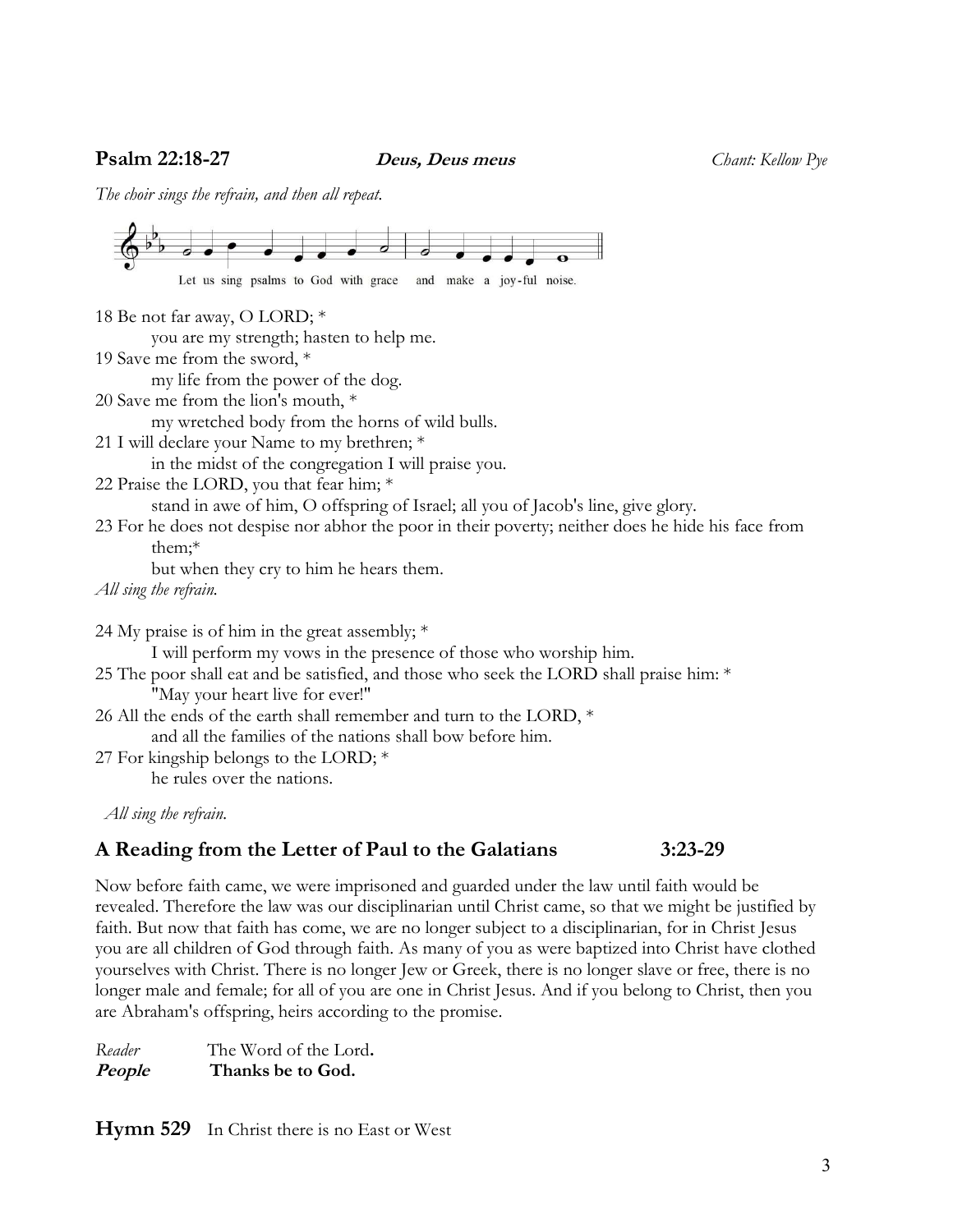# Gospeller The Holy Gospel of our Lord Jesus Christ according to Luke. People Glory to you, Lord Christ.

Jesus and his disciples arrived at the country of the Gerasenes, which is opposite Galilee. As he stepped out on land, a man of the city who had demons met him. For a long time he had worn no clothes, and he did not live in a house but in the tombs. When he saw Jesus, he fell down before him and shouted at the top of his voice, "What have you to do with me, Jesus, Son of the Most High God? I beg you, do not torment me" -- for Jesus had commanded the unclean spirit to come out of the man. (For many times it had seized him; he was kept under guard and bound with chains and shackles, but he would break the bonds and be driven by the demon into the wilds.) Jesus then asked him, "What is your name?" He said, "Legion"; for many demons had entered him. They begged him not to order them to go back into the abyss.

Now there on the hillside a large herd of swine was feeding; and the demons begged Jesus to let them enter these. So he gave them permission. Then the demons came out of the man and entered the swine, and the herd rushed down the steep bank into the lake and was drowned.

When the swineherds saw what had happened, they ran off and told it in the city and in the country. Then people came out to see what had happened, and when they came to Jesus, they found the man from whom the demons had gone sitting at the feet of Jesus, clothed and in his right mind. And they were afraid. Those who had seen it told them how the one who had been possessed by demons had been healed. Then all the people of the surrounding country of the Gerasenes asked Jesus to leave them; for they were seized with great fear. So he got into the boat and returned. The man from whom the demons had gone begged that he might be with him; but Jesus sent him away, saying, "Return to your home, and declare how much God has done for you." So he went away, proclaiming throughout the city how much Jesus had done for him.

| Gospeller | The Gospel of the Lord.     |
|-----------|-----------------------------|
| People    | Praise to you, Lord Christ. |

**The Sermon** *All are seated.* The Rev'd Rob Travis

# All stand and say together

# The Nicene Creed p. 358

We believe in one God, the Father, the Almighty, maker of heaven and earth, of all that is, seen and unseen. We believe in one Lord, Jesus Christ, the only Son of God, eternally begotten of the Father, God from God, Light from Light, true God from true God, begotten, not made, of one Being with the Father. Through him all things were made. For us and for our salvation he came down from heaven: by the power of the Holy Spirit he became incarnate from the Virgin Mary, and was made man. For our sake he was crucified under Pontius Pilate; he suffered death and was buried. On the third day he rose again in accordance with the Scriptures; he ascended into heaven and is seated at the right hand of the Father. He will come again in glory to judge the living and the dead, and his kingdom will have no end. We believe in the Holy Spirit, the Lord, the giver of life, who proceeds from the Father and the Son. With the Father and the Son he is worshiped and glorified. He has spoken through the Prophets. We believe in one holy catholic and apostolic Church. We acknowledge one baptism for the forgiveness of sins. We look for the resurrection of the dead, and the life of the world to come. Amen.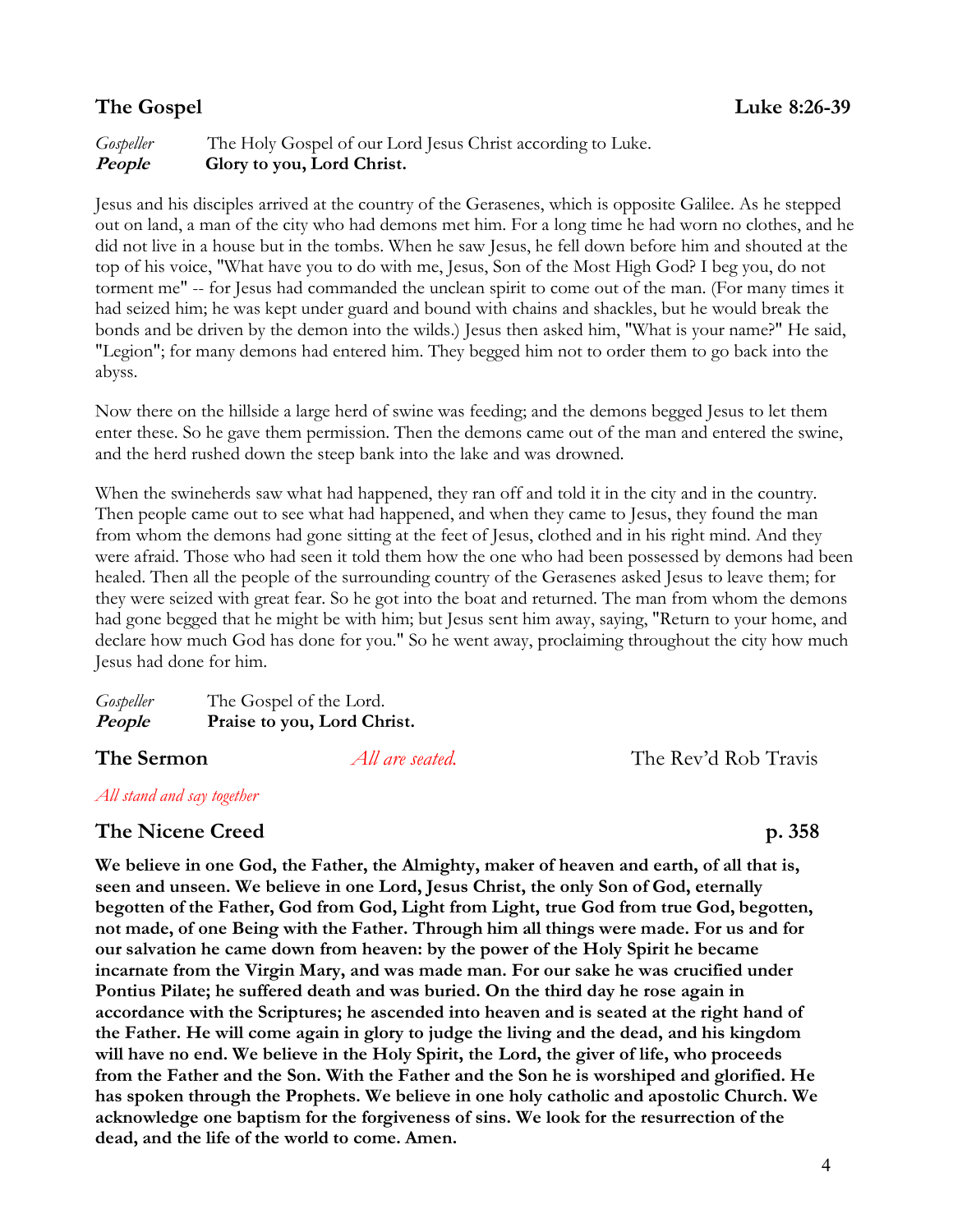# Prayers of the People

The Leader and People pray responsively.

In peace, we pray to you, Lord God.

Silence.

For all people in their daily life and work; For our families, friends, and neighbors, and for those who are alone.

For this community, the nation, and the world; For all who work for justice, freedom, and peace.

For the just and proper use of your creation; For the victims of hunger, fear, injustice, and oppression.

For all who are in danger, sorrow, or any kind of trouble; For those who minister to the sick, the friendless, and the needy.

For the peace and unity of the Church of God; for the Province of the Episcopal Church of South Sudan, Trinity Church, Mount Airy, St. Cyprian's, St. Stephen's, Oxford. For all who proclaim the Gospel, and all who seek the Truth.

For Michael, our Presiding Bishop, and Sam and Anne, our Bishops; and for all bishops and other ministers;

# For all who serve God in his Church.

For the special needs and concerns of this congregation, especially all those on our parish prayer list, Trish, Thea, Jeanette, Neil, Nina, Debbie, Steve, Megan, Jerri, Elizabeth.

Silence.

The People may add their own petitions.

Hear us, Lord; For your mercy is great.

We thank you, Lord, for all the blessings of this life.

Silence.

The People may add their own thanksgivings.

## We will exalt you, O God our King; And praise your Name for ever and ever.

We pray for all who have died, especially José Paiewonsky, Thelma Sasser's brother, that they may have a place in your eternal kingdom.

Silence.

The People may add their own petitions.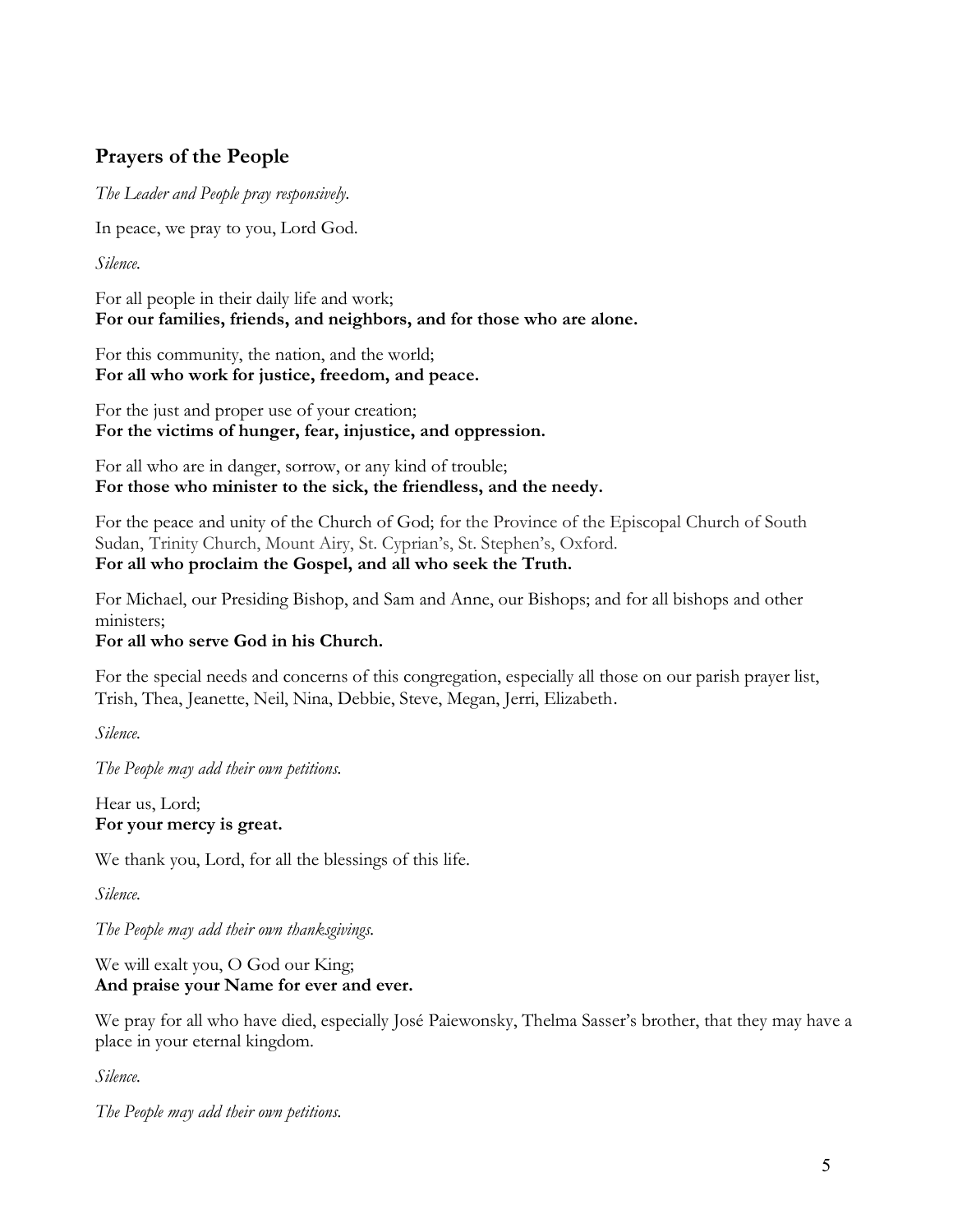## Lord, let your loving-kindness be upon them; Who put their trust in you.

We pray to you also for the forgiveness of our sins.

Silence may be kept.

Leader and People Have mercy upon us, most merciful Father; in your compassion forgive us our sins, known and unknown, things done and left undone; and so uphold us by your Spirit that we may live and serve you in newness of life, to the honor and glory of your Name; through Jesus Christ our Lord. Amen.

The Celebrant concludes with an absolution or a suitable Collect.

| The Peace | All stand. | p. 360 |
|-----------|------------|--------|
|           |            |        |

Celebrant The peace of the Lord be always with you. People And also with you.

Then the Ministers and the People may greet one another in the name of the Lord.

# The Holy Communion

# **Offertory** C. Hubert H. Parry

Dear Lord and Father of mankind, Forgive our foolish ways; Reclothe us in our rightful mind; In purer lives thy service find, In deeper reverence, praise.

In simple trust like theirs who heard, Beside the Syrian sea, The gracious calling of the Lord, Let us, like them, without a word, Rise up and follow thee.

Drop thy still dews of quietness, Till all our strivings cease: Take from our souls the strain and stress, And let our ordered lives confess The beauty of thy peace.

Breathe through the heats of our desire Thy coolness and thy balm; Let sense be dumb, let flesh retire; Speak through the earthquake, wind, and fire, O still, small voice of calm.  $\sim$  John Greenleaf Whittier

Scan this QR code with your smart phone to give or to make a pledge payment. We appreciate your support of St. Mary's and our parish's ministries which serve our community and beyond.

The Great Thanksgiving

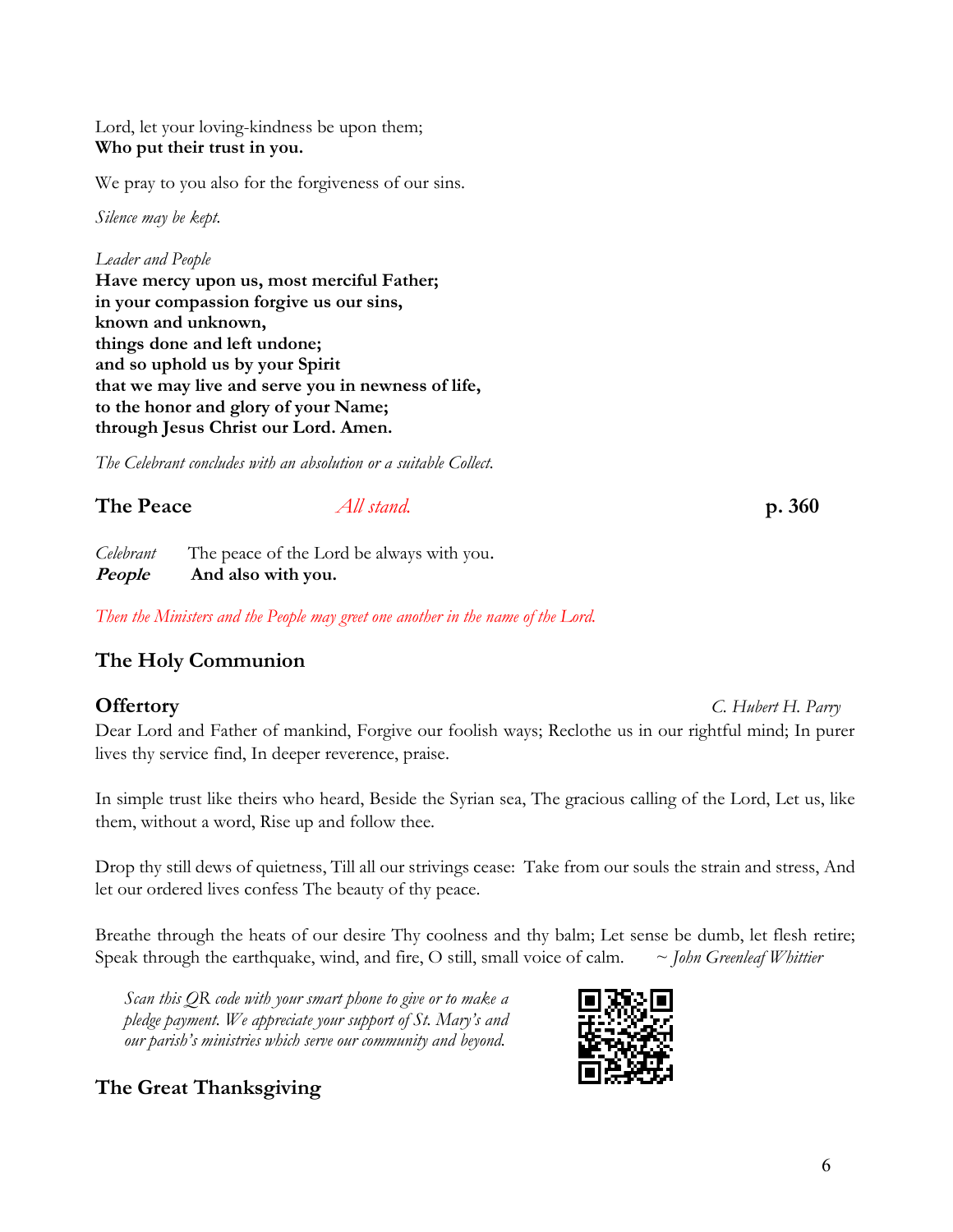# Eucharistic Prayer A p. 361

The people remain standing. The Celebrant, whether bishop or priest, faces them and sings



Then, facing the Holy Table, the Celebrant proceeds

It is right, and a good and joyful thing, always and everywhere to give thanks to you, Father Almighty, Creator of heaven and earth.

## Here a Proper Preface is sung or said on all Sundays, and on other occasions as appointed.

Therefore we praise you, joining our voices with Angels and Archangels and with all the company of heaven, who for ever sing this hymn to proclaim the glory of your Name:





The people stand or kneel as they are able.

## The Celebrant continues

Holy and gracious Father: In your infinite love you made us for yourself; and, when we had fallen into sin and become subject to evil and death, you, in your mercy, sent Jesus Christ, your only and eternal Son, to share our human nature, to live and die as one of us, to reconcile us to you, the God and Father of all. He stretched out his arms upon the cross, and offered himself in obedience to your will, a perfect sacrifice for the whole world.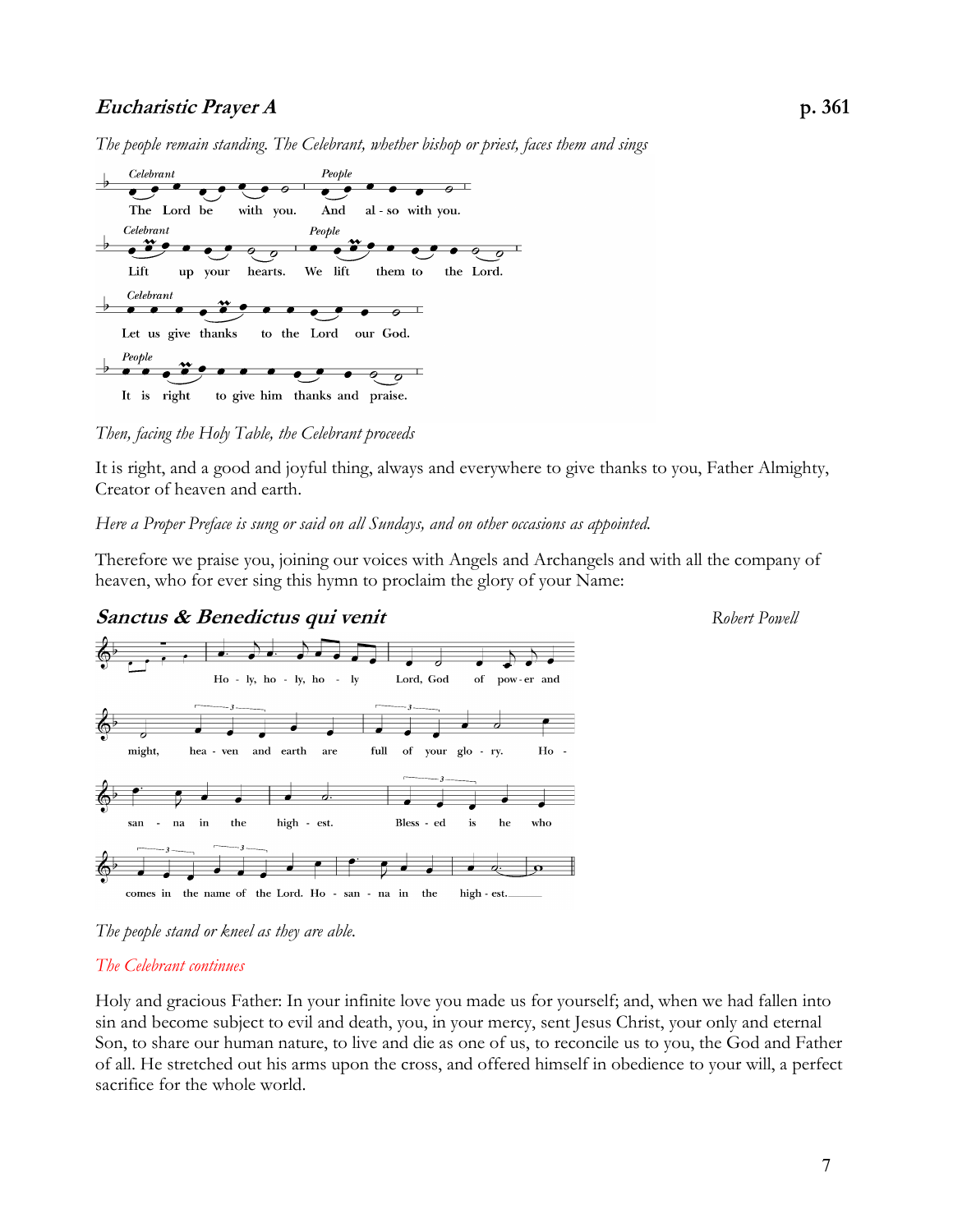On the night he was handed over to suffering and death, our Lord Jesus Christ took bread; and when he had given thanks to you, he broke it, and gave it to his disciples, and said, "Take, eat: This is my Body, which is given for you. Do this for the remembrance of me."

After supper he took the cup of wine; and when he had given thanks, he gave it to them, and said, "Drink this, all of you: This is my Blood of the new Covenant, which is shed for you and for many for the forgiveness of sins. Whenever you drink it, do this for the remembrance of me."

Therefore we proclaim the mystery of faith:

## Celebrant and People

Christ has died. Christ is risen. Christ will come again.

## The Celebrant continues

We celebrate the memorial of our redemption, O Father, in this sacrifice of praise and thanksgiving. Recalling his death, resurrection, and ascension, we offer you these gifts.

Sanctify them by your Holy Spirit to be for your people the Body and Blood of your Son, the holy food and drink of new and unending life in him. Sanctify us also that we may faithfully receive this holy Sacrament, and serve you in unity, constancy, and peace; and at the last day bring us with all your saints into the joy of your eternal kingdom.

All this we ask through your Son Jesus Christ. By him, and with him, and in him, in the unity of the Holy Spirit all honor and glory is yours, Almighty Father, now and for ever. **Amen**.

Celebrant And now, as our Savior Christ has taught us, we are bold to say,

All **Our Father, who art in heaven, hallowed be thy Name, thy kingdom come, thy** will be done, on earth as it is in heaven. Give us this day our daily bread. And forgive us our trespasses, as we forgive those who trespass against us. And lead us not into temptation, but deliver us from evil. For thine is the kingdom, and the power, and the glory, forever and ever. Amen.

# The Breaking of the Bread p. 364

# **Fraction Anthem** *Jeffrey Smith*



Choir Christ our Passover is sacrificed for us; therefore let us keep the feast. All sing the alleluias.

## The Celebrant says

The Gifts of God for the People of God. Take them in remembrance that Christ died for you, and feed on him in your hearts by faith, with thanksgiving.

For those watching from home, we are glad for the reactivation of our Eucharistic Visitors ministry. If you are watching from home and desire to receive the Sacrament of Christ's Body and Blood, but are unable to attend in-person worship, please call the office so we can bring you Communion.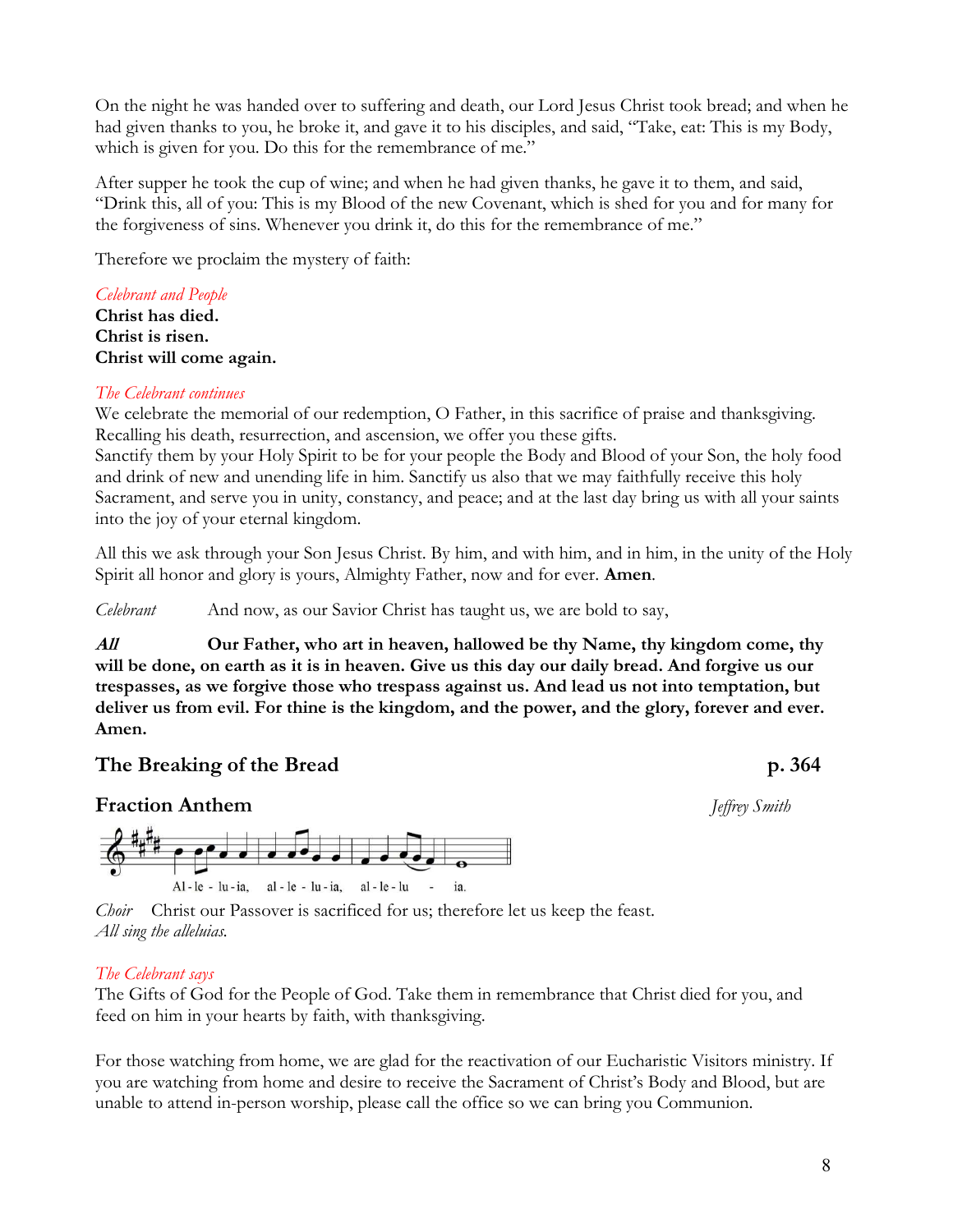# Hymns at the Communion

558 Faith of our fathers 609 Where cross the crowded ways of life

After Communion, all stand and the Celebrant says

Let us pray.

## Celebrant and People

Almighty and everliving God, we thank you for feeding us with the spiritual food of the most precious Body and Blood of your Son our Savior Jesus Christ; and for assuring us in these holy mysteries that we are living members of the Body of your Son, and heirs of your eternal kingdom. And now, Father, send us out to do the work you have given us to do, to love and serve you as faithful witnesses of Christ our Lord. To him, to you, and to the Holy Spirit, be honor and glory, now and for ever. Amen.

The Celebrant blesses the people and then they are dismissed, responding

| People    | Thanks be to God.                         |                    |
|-----------|-------------------------------------------|--------------------|
|           | <b>Hymn 599</b> Lift every voice and sing |                    |
| Voluntary | Prelude, Fugue, and Chaconne              | Dietrich Buxtehude |

Altar flowers: The flowers on the Altar are given to the glory of God in honor of all fathers and in loving memory of Jim and Judy Boggs by their children and grandchildren.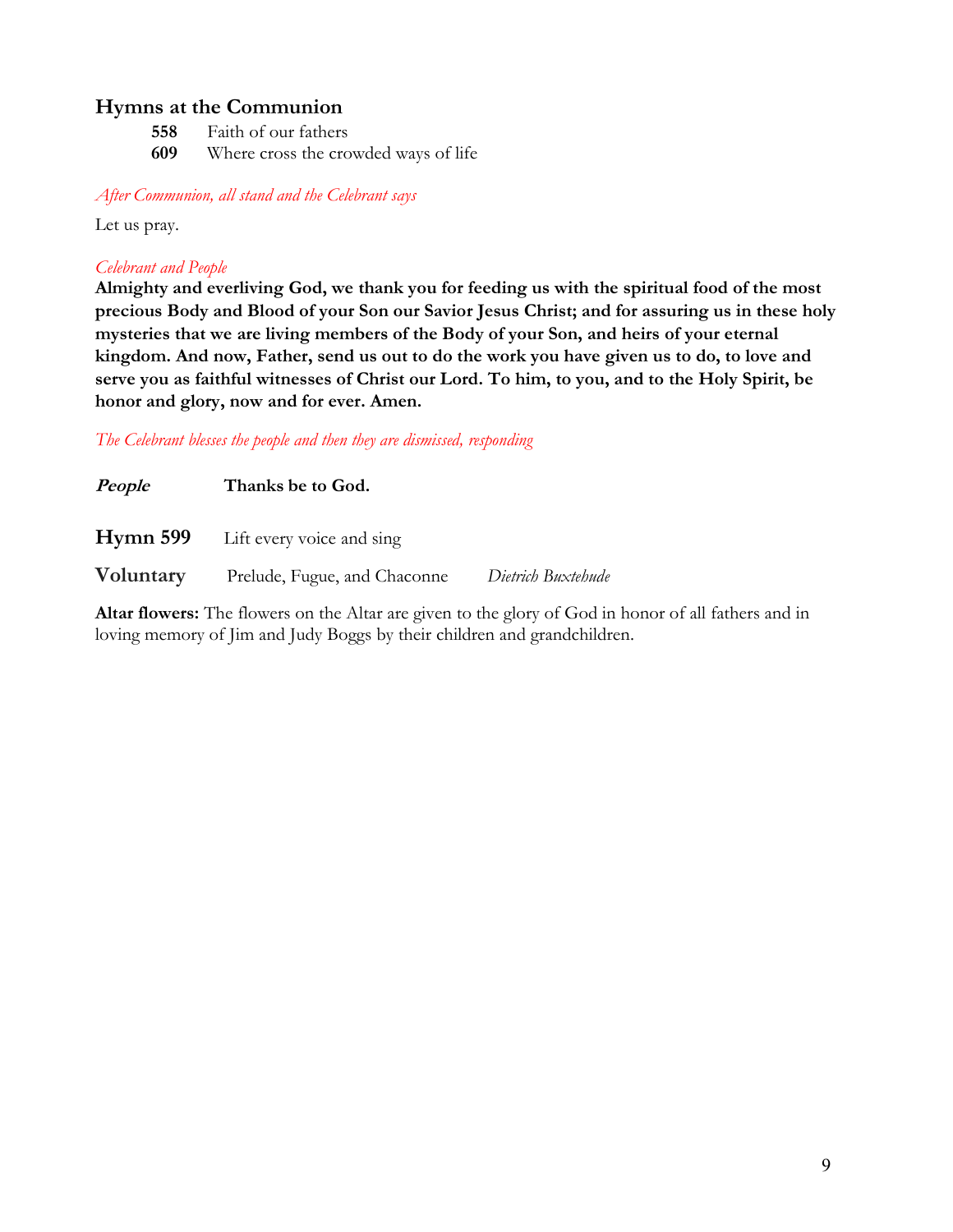## Participants in the Liturgy

Celebrant & Preacher The Rev'd Rob Travis

> Lector Kerr Ramsay

Verger Kathy Conrad

**Chalicers** Betsy Lehman

Acolytes Jacob Johnson

Organist & Choirmaster Charles Hogan

# Video & audio engineering Robin Hardman

Acknowledgements

Text for the liturgy from The Book of Common Prayer, New York: Church Publishing, 1979, 231, 355-365, 388-389; Search committee prayer: Prayers for Pastor & People, Compiled and edited by Carl G. Carlozzi, New York: Church Publishing Incorporated, 1984, 139. Used with permission. The Bible text is from the New Revised Standard Version Bible, © 1989 by the Division of Christian Education of the National Council of the Churches of Christ in the USA, and used by permission. Originated in riteplanning.com, © 2020 Church Publishing Inc. All rights reserved. The following music is reprinted with permission under ONE LICENSE # A-716676. All rights reserved. Gloria & Sanctus by Robert Powell, © 1985, Church Publishing;

Vestry 2022

Frosty Culp – Senior Warden John Wall – Junior Warden John Haworth – Clerk David Jones – Treasurer Carroll Ann Miller Stephanie Gardner-Cole Chris Grimes Beth Penley Diane Popalis Audrey Congdon Harris Evie Cottam Sally Bulla Emily Fisher Laura Simcox